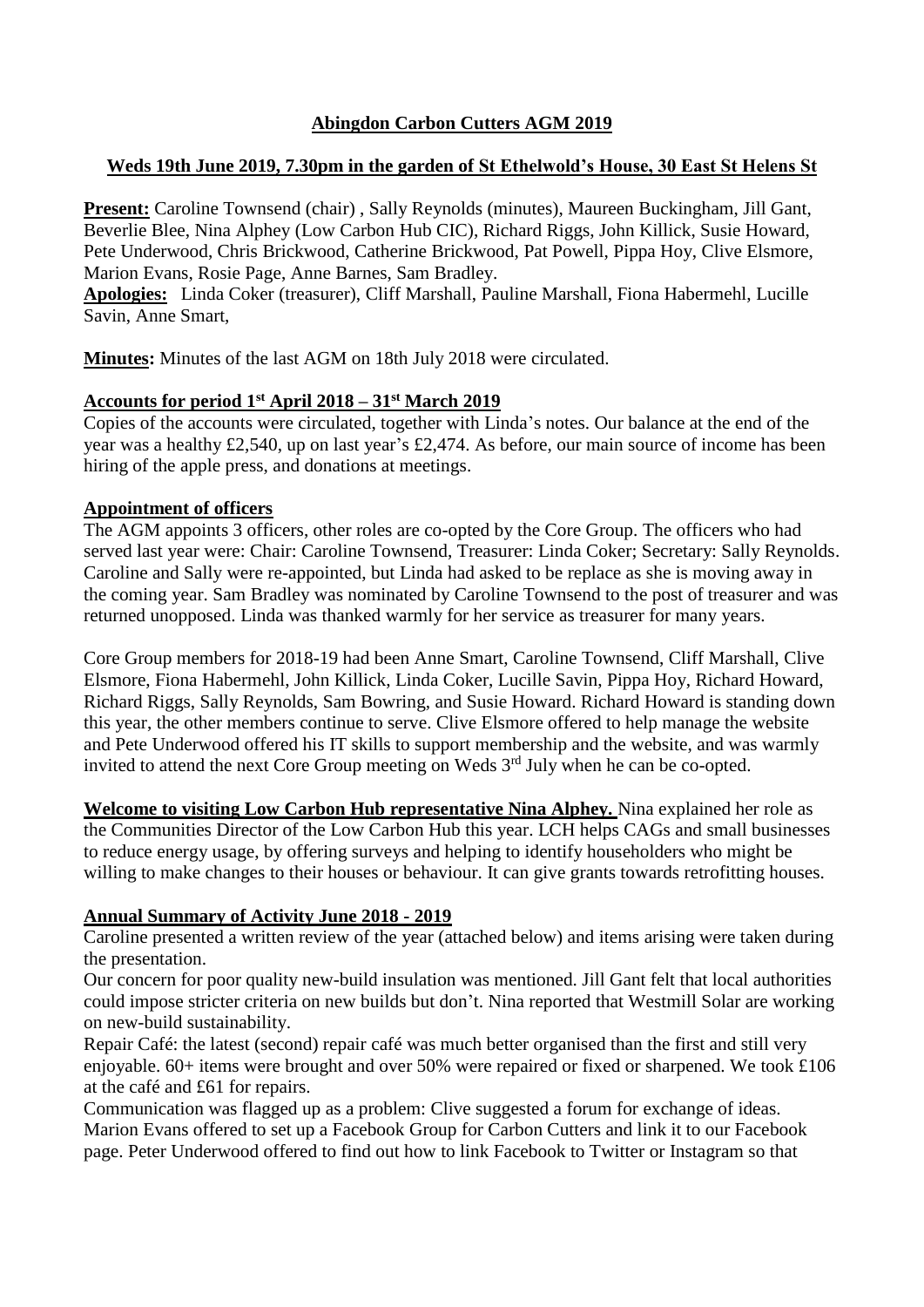posts would automatically pull through – it was felt that Instagram is more likely to engage young people.

**7. Introduction of co-ordinators of current subgroups .** Susie and Richard Riggs co-ordinate the Repair Café, and Susie the Food Group. Anne Smart co-ordinates the Plastics Group, Sharon Betts the Edible Abingdon group and Pauline Marshall the Bee Beds. Fiona leads on the Cookery at Carousel.

# **8. Suggestions for New Activities for 2019-20**

- 1. **Tree planting.** Trees are a natural way to fix CO2. Clive has explored the potential to plant trees on local farmers' land and would like to start a group to look into this further.
- 2. **Energy Audit of a local building.** Nina told the group about grants available from LCH to do one energy audit a year of a public building, with possible further grants to carry out any suggested eco-renovation. St Ethelwold's House was mentioned but is a listed building, Northcourt Centre is a 60's building ripe for improvement. Nina to send Sally details of the grants.
- 3. **Carbon Footprinting.** John proposed that we encourage all our members to know their own carbon footprint, but the problem is choosing a suitable tool. The One Planet Living website has 2 versions, one quick, one detailed, but they are currently not available. Pippa will find out when it is working again and let us all know.
- 4. **Electric Vehicles.** Pippa knows someone who could give a talk on these. Pete was concerned that there are not currently enough charging points to make it viable in Abingdon. Others were concerned about the unsustainable manufacture and disposal of car batteries. Reducing car use will be essential as converting all current petrol  $\&$ diesel cars in the world to EVs is not an option. More cycling, walking and public transport needed, as well as reduction in journeys e.g. by remote conferencing etc.
- 5. **Recycling crisp packets**. The Vale District Offices at Abbey House have a collection point for these items which cannot be put in green bins. Anne Smart to circulate details via email or Facebook.
- 6. **Work with schools.** Anne Smart is collating a list of contacts in local schools, ecoco-ordinators, eco-clubs, interested parents etc. All to send their contacts to Anne, who will then circulate relevant suggestions for school activities – apple pressing, crisp packet recycling etc.

Date of Next Core Group Meeting: Weds 3<sup>rd</sup> July, 7.30pm at St Ethelwolds. Next ACC open meeting: Joint meeting with AbNats on Weds 17<sup>th</sup> July in Northcourt Centre. **Next AGM - 3 rd Wednesday in June or July 2020**

Meeting closed at 8.30 pm and was followed by a walking tour of Edible Abingdon's Veg beds, the Pollinator-friendly Perennial beds, and the Wildflower Maze.

# Attachments below:

- 1. Abingdon Carbon Cutters Annual Summary of Activity July 2018-June 2019
- 2. ACC accounts inc-exp 1 April 2018 31 March 2019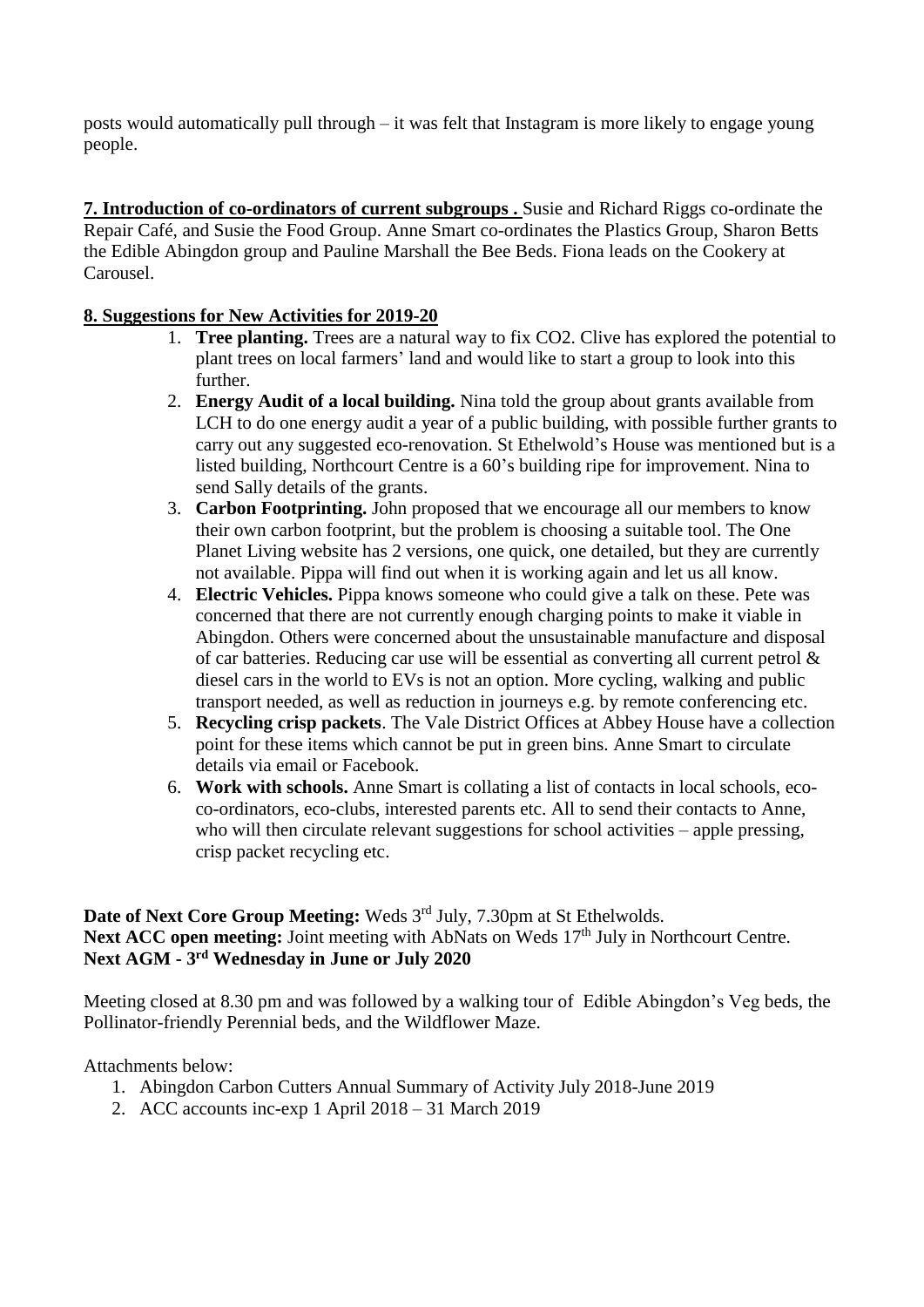#### **ACC Annual Summary of Activity June 2018 –June 2019**

Welcome to the AGM. We have had a very busy and exciting year at Carbon Cutters:

- We set up a Repair Café
- We had many talks and events and had a busy stall at the Abingdon Extravaganza in December, Abingdon Clubs and Societies Day and Abingdon Passion Play
- A group bike ride to Culham Science Centre was followed by a visit to the lab arranged by Clive.
- Fiona restarted cooking classes at the newly reopened Carousel Children's centre
- We are close to achieving SAS "Plastic-Free Community" status

#### **Edible Abingdon**

#### Flower/Veg Beds

ACC planted new raised beds at the Carousel Children's Centre which will be looked after by the children at the Saturday club there.

We built a compost bin at the kiosk beds from pallets. Fruit bushes and sweet peas have been planted there.

#### Bee Beds

The laurel was removed from the centre of the bed and new perennials planted. The group are asking for volunteers to help on a Sunday morning once or twice a month.

#### **Layla Moran MP**

ACC Have met with her twice.

 **Housing:** Four people met her in her surgery in September about poor quality, new-build housing . We followed up with a letter to the Housing Minister. Meanwhile Paul Buckingham has had his findings published in The Guardian in February. https://www.theguardian.com/money/2019/feb/02/new-build-homes-why-someowners-are-left-feeling-the-cold

**Plastics**: She signed Friends of the Earth "Plastics Action Plan" and agreed to support Abingdon Cuts Plastic where she could

**Recycling in Schools**. A member started a petition about schools having to pay for recycling, and Layla took it up in Parliament.

#### **Apple Juicing**

We now have 3 functioning apple presses, Rupert Griffin charged £549 for servicing and repairing them all, and Richard persuaded Vigo to replace the faulty electronic part of one pasteuriser. Total takings were £1,159.00, total juice pressed 1604 Litres. Chandlings School hired the press for a whole week and raised enough money to build a poly tunnel for their Eco-club.

**Community Shop.** We ran the apple press in the community FreeSpace in the precinct for 2 weeks in October and had lots of visitors. Sadly the FreeSpace is not there at the moment so there may be no ACC shop this year, instead we may arrange "pop-up" pressings at different venues.

**Financial Support**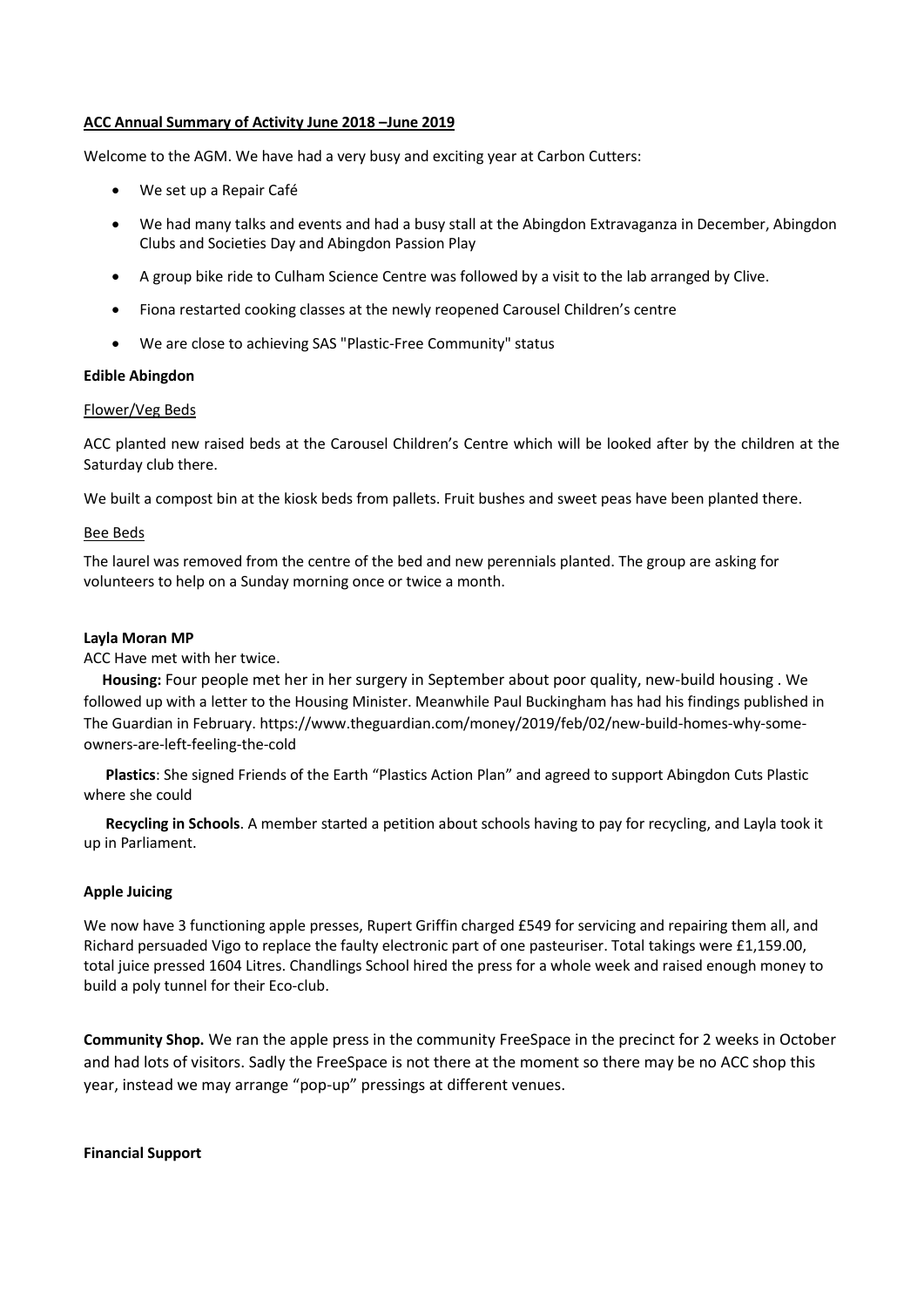We successfully applied for a grant from the Mid-counties Co-op to support the Repair Café.

## **Student Consultancy Teams**

Student Consultancy: The students surveyed outlets in Abingdon by phone as to whether they wanted to be plastic-free champions and were concerned about plastic pollution, with disappointing results. We thought that they should have made personal visits.

## **Cookery in Abingdon Carousel Family Centre**

Fiona restarted cookery classes for parents and toddlers in the Autumn, using fresh food from the Oxford Food Bank which would otherwise have gone to waste.

### **ACC Events**

We have had many thought-provoking and useful talk nights: Dave Busby shared "The life of honeybees", Population Matters discussed "The Earth we leave our children", Fiona, Kat and Sheila Bachman gave an informal and interactive discussion about how a plant-based diet can contribute to carbon cutting, John Killick showed us the world of "Oxfordshire's threatened plants" and Robert Longstaff shared tips on "Good composting". In addition, ACC had an informative chat with Corinne Castle about Agroecology and Ros Pearmain came to show a film "A Quest for Meaning" with a 15-minute guided "heart meditation" session at the end.

### **Plastics Group**

Big River Clean-ups in October and April were very well-attended.

Anne has sent letters, for signing, to Layla Moran asking all the major supermarkets in Abingdon to commit to reduce their single-use plastic. Caroline has made notices for cafes, offering a price reduction for bringing your own refillable cup

We are close to achieving plastic-free status for Abingdon; we have met 4 of the 5 SAS objectives. This includes having 12 businesses signed up as "Plastic-Free Champions" & St Helen's church and 5 schools so far as "Plastic-Free Allies".

We've presented a power point on "plastic pollution and how we can reduce it" to 2 schools, and have plans to take it to others. We've presented it to U3A & the Twinning Society, and next to the Rotary club on 28th June.

The Town Council passed a Motion on 25th April 2018, endorsing the aims of Abingdon Cuts Plastic and pledging their support. We have previously asked if the Council could use their authority to encourage or require the reduction of single-use plastic by the Monday market and the autumn Fair in Abingdon; the Town Council has responsibility for issuing licences for markets and the Fair.

**Repair Café.** 100 items were brought to our first Repair Café in April and 50% of them were fixed! The 2<sup>nd</sup> café last Saturday was quieter but still very enjoyable. Christchurch in Northcourt are very kindly allowing us to use their premises for free. The next one will be on September 7<sup>th</sup>.

## **Collaborations/ Links**

CAG, Oxford University, Abingdon Green Party, Friends of the Earth, Stonehill Community Garden, Oxford Food Bank, VWHDC, Friends of Abingdon, Abingdon Chamber of Commerce, St. Nicholas Local Church Friday Morning Market.

Contact list membership figures – currently 510 on our email list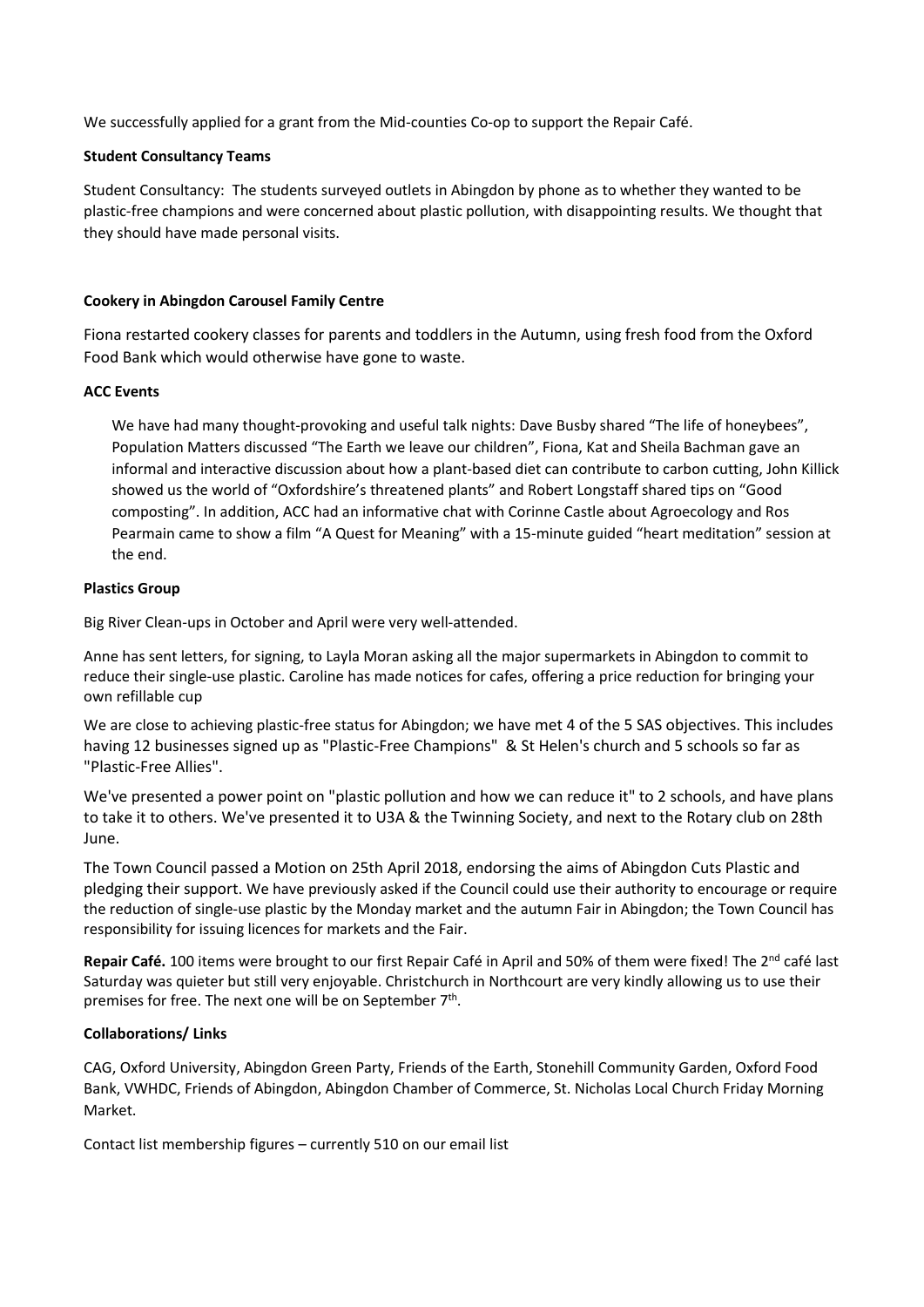### **Newsletter**

Is issued in January, April, July and October. The current newsletter contains an anti-litter poster competition.

## **Extinction Rebellion and School Strikes presence**

50 people came by boat from Oxford on Weds 10<sup>th</sup> April and Susie, Anne and Sally provided soup and bread before seeing them off on their way to join the protests in London. A new group of Extinction Rebellion Abingdon has just started following the Fun in the Parks day .

*ACC officers are very grateful for the hard work and support of the members of the core group who meet on the first Wednesday of each month to plan activities and the wider group of other members who are involved in looking after the bee beds, the Wild Flower maze, Edible Abingdon beds, Caldecott Meadow, juicing apples, Plastics etc.* 

 *Caroline Townsend July 2019*

# **Abingdon Carbon Cutters accounts April 2018 – March 2019 Summary**

|                                                                  | y/e March 2019                                 |                         | y/e March 2018                        |                                  |
|------------------------------------------------------------------|------------------------------------------------|-------------------------|---------------------------------------|----------------------------------|
| b/fwd                                                            |                                                | £<br>2,474.20           |                                       | £<br>2,323.99                    |
| <b>Income Received</b><br>Diff. written off/back                 | £<br>2,088.85                                  |                         | $\mathbf f$<br>2,895.52               |                                  |
| <b>Insurance Grants</b>                                          | $\pmb{\mathfrak{L}}$<br>50.00                  |                         | $\pmb{\mathfrak{L}}$<br>50.00         |                                  |
|                                                                  |                                                | £<br>2,138.85           |                                       | $\pmb{\mathfrak{L}}$<br>2,945.52 |
| <b>Expenditure Paid Out</b><br>Insurance deducted from<br>grants | $\pmb{\mathfrak{L}}$<br>2,022.89<br>£<br>50.00 |                         | $\mathbf f$<br>2,745.31<br>£<br>50.00 |                                  |
|                                                                  |                                                | £<br>2,072.89           |                                       | £<br>2,795.31                    |
| c/fwd                                                            |                                                | £<br>2,540.16           |                                       | £<br>2,474.20                    |
| Natwest                                                          |                                                | $\mathbf f$<br>2,448.91 |                                       | $\pmb{\mathfrak{L}}$<br>2,378.74 |
| Nationwide                                                       |                                                |                         |                                       |                                  |
| Petty Cash                                                       |                                                | £<br>91.24              |                                       | $\pmb{\mathfrak{L}}$<br>95.45    |
|                                                                  |                                                | £<br>2,540.15           |                                       | £<br>2,474.19                    |